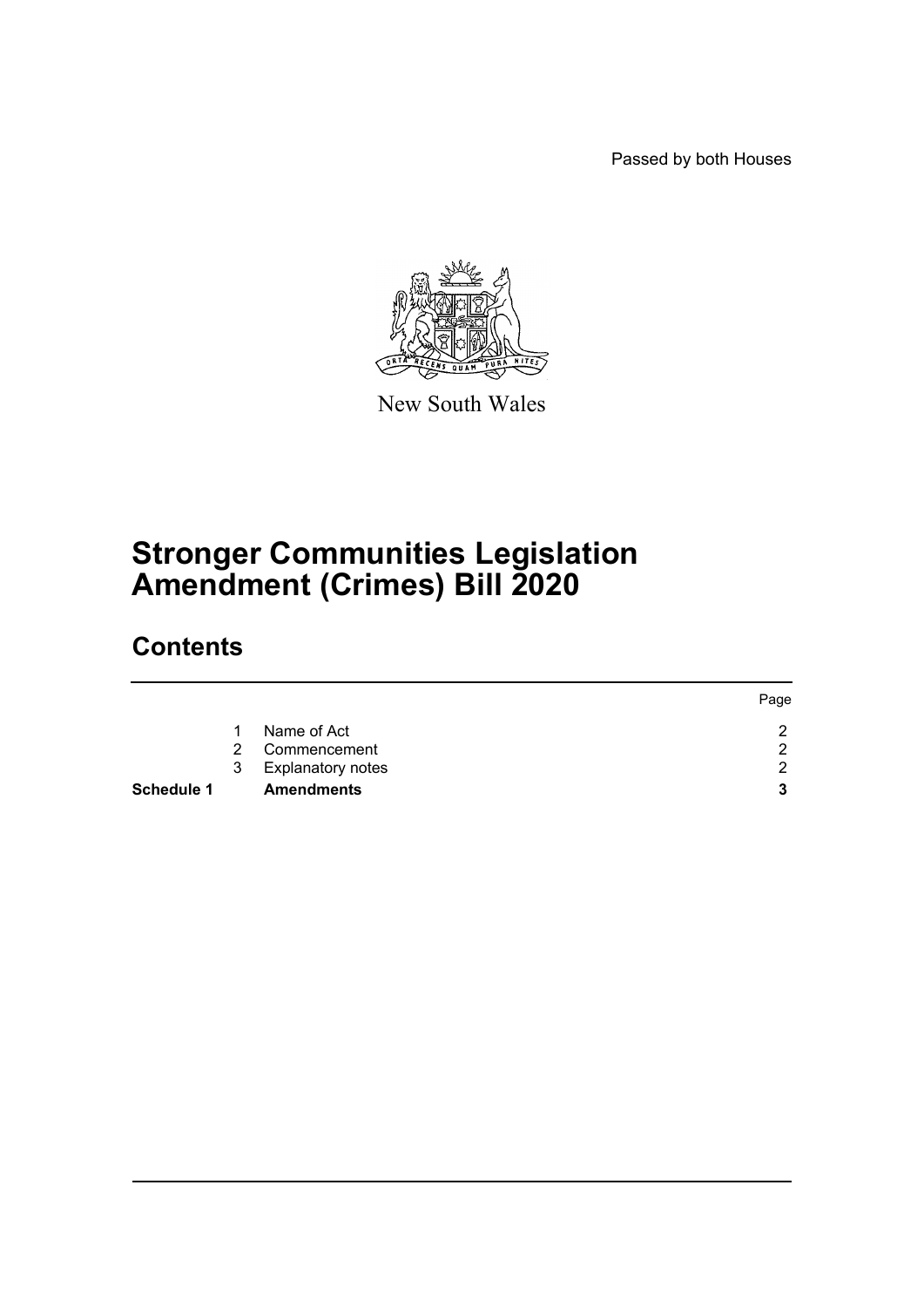*I certify that this public bill, which originated in the Legislative Assembly, has finally passed the Legislative Council and the Legislative Assembly of New South Wales.*

> *Clerk of the Legislative Assembly. Legislative Assembly, Sydney, , 2020*



New South Wales

# **Stronger Communities Legislation Amendment (Crimes) Bill 2020**

Act No , 2020

An Act to amend various Acts relating to crimes and other matters in the Communities and Justice portfolio.

*I have examined this bill and find it to correspond in all respects with the bill as finally passed by both Houses.*

*Assistant Speaker of the Legislative Assembly.*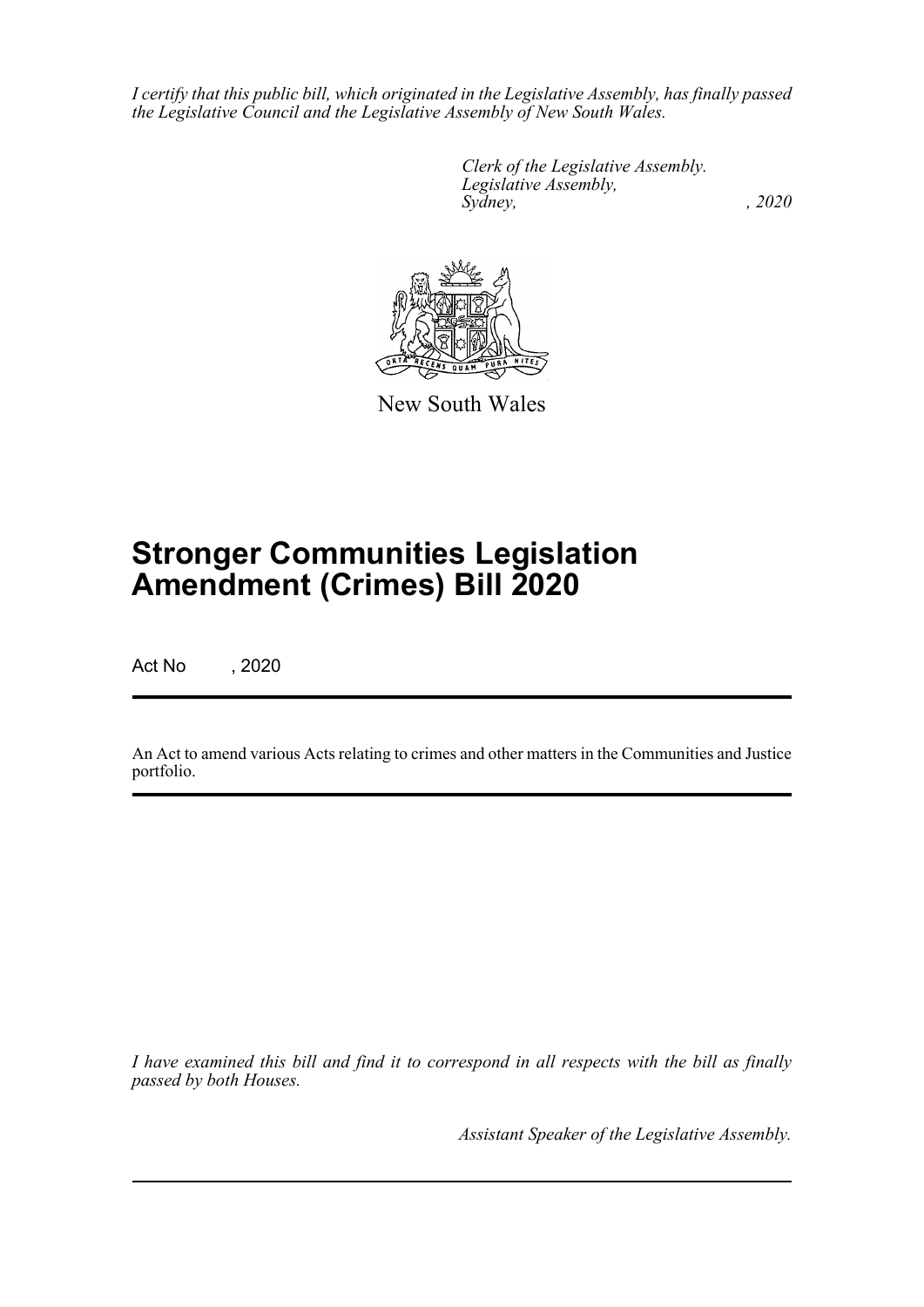Stronger Communities Legislation Amendment (Crimes) Bill 2020 [NSW]

## <span id="page-2-0"></span>**The Legislature of New South Wales enacts—**

## **1 Name of Act**

This Act is the *Stronger Communities Legislation Amendment (Crimes) Act 2020*.

## <span id="page-2-1"></span>**2 Commencement**

This Act commences on the date of assent to this Act.

## <span id="page-2-2"></span>**3 Explanatory notes**

The matter appearing under the heading "Explanatory note" in Schedule 1 does not form part of this Act.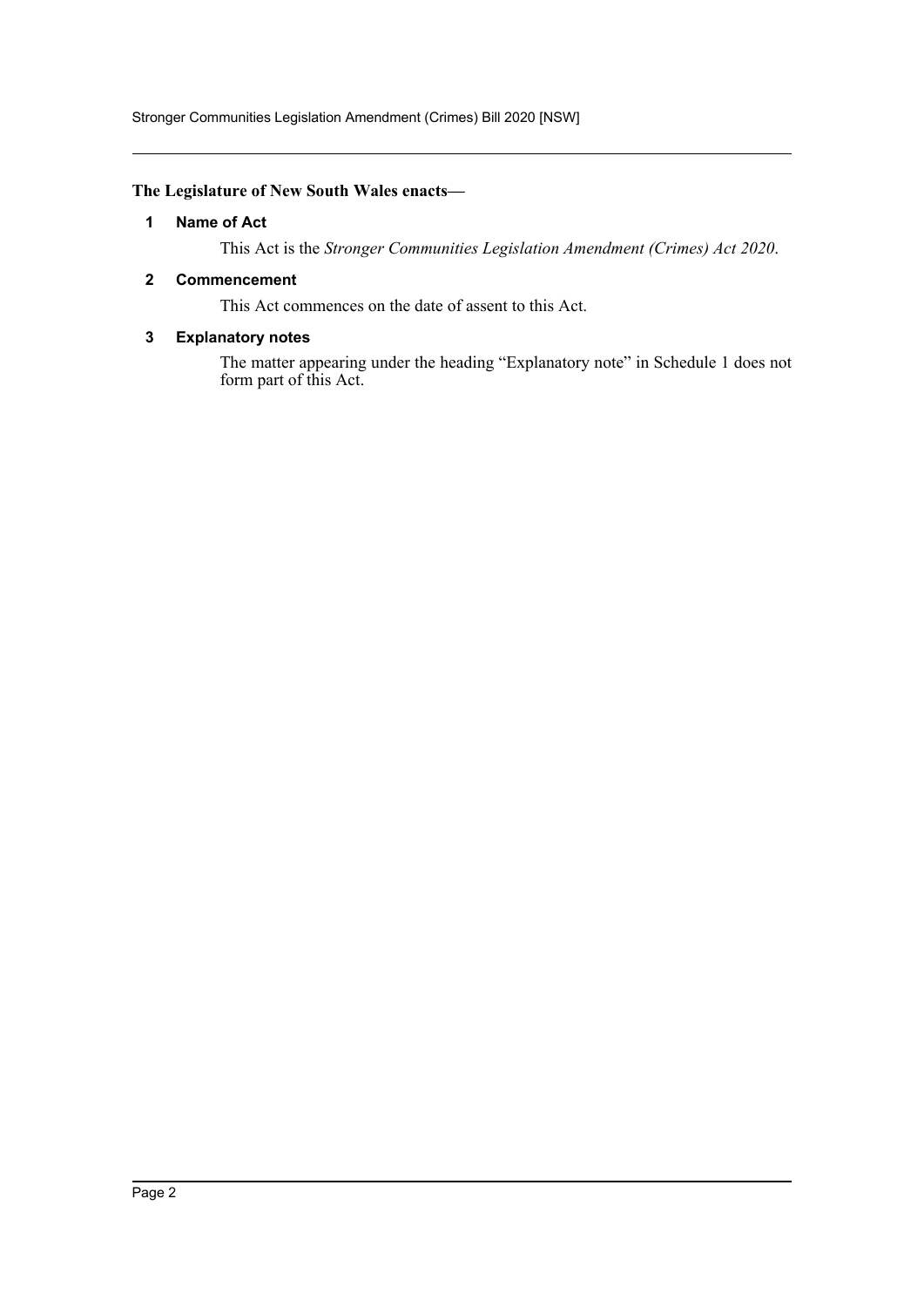# <span id="page-3-0"></span>**Schedule 1 Amendments**

## **1.1 Children (Criminal Proceedings) Act 1987 No 55**

## **[1] Section 19 Court may direct imprisonment to be served as a juvenile offender**

Omit "**Note.**" from the note to section 19(1). Insert instead "**Note 1.**"

## **[2] Section 19(1), note 2**

Insert after note 1 (as amended by item [1])—

**Note 2.** Section 9A of the *Children (Detention Centres) Act 1987* provides that persons who are 18 years of age or older are not to be detained in a detention centre in certain circumstances.

#### **[3] Section 19(7)**

Insert "9A or" before "28".

#### **Explanatory note**

Item [2] of the proposed amendments clarifies that persons aged between 18 and 21 years are, as a result of an amendment to the *Children (Detention Centres) Act 1987* made by this Schedule, unable to be detained in a detention centre under that Act in certain circumstances. Items [1] and [3] make consequential amendments.

# **1.2 Children (Detention Centres) Act 1987 No 57**

## **[1] Section 9A Certain persons not to be detained in detention centres**

Omit "he or she" wherever occurring in section 9A(1) and (2).

Insert instead "the person".

## **[2] Section 9A(3)–(5)**

Omit the note to section 9A. Insert instead—

- (3) A person who is of or above the age of 18 years, but under the age of 21 years, is not to be detained in a detention centre if—
	- (a) the person—
		- (i) is currently in custody in a correctional centre, and
		- (ii) has been in custody in a correctional centre for a period of, or periods totalling, more than 4 weeks, or
	- (b) an order under section 28(1) has previously been made in relation to the person's current period of custody in a correctional centre.
- (4) Subsection (3) does not apply if the person is a juvenile inmate transferred to a detention centre by order under section 10(1).
- (5) A person who is not to be detained in a detention centre because of subsection (3) is taken to be an inmate under the *Crimes (Administration of Sentences) Act 1999*.

## **[3] Section 26A**

Insert after section 26—

#### **26A Use of Corrective Services staff to convey national security interest detainees**

(1) The Commissioner of Corrective Services may, at the request of the Secretary, authorise a correctional officer to convey a national security interest detainee to or from a detention centre.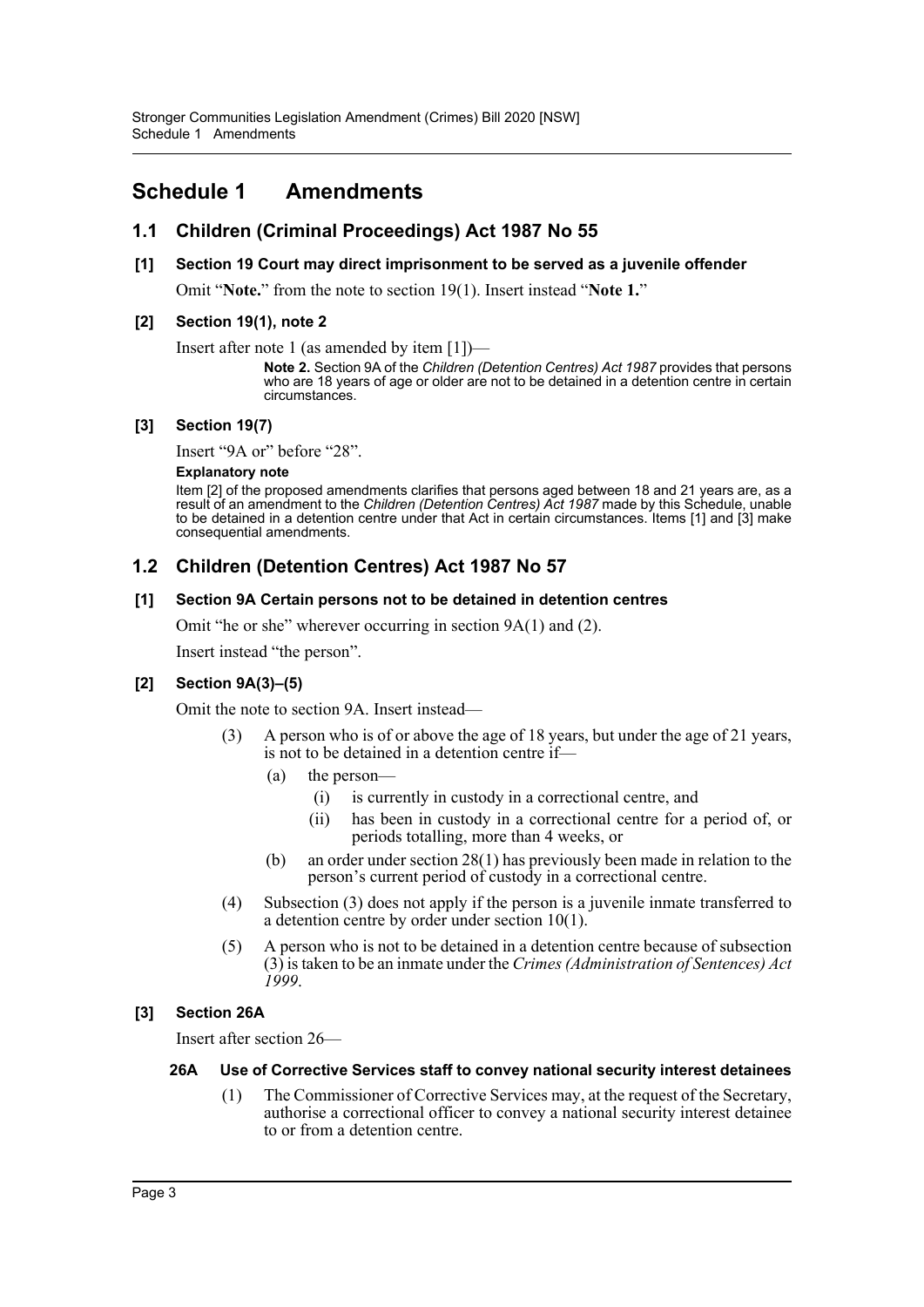- (2) A correctional officer who conveys a national security interest detainee in accordance with the Commissioner's authorisation has the following functions and immunities in relation to the detainee—
	- (a) the functions and immunities of a juvenile justice officer in relation to a detainee, and
	- (b) the functions and immunities of a correctional officer in relation to an inmate under the *Crimes (Administration of Sentences) Act 1999*.
- (3) In this section—

*national security interest detainee* means a detainee designated by the Secretary as a national security interest detainee under the regulations.

#### **[4] Section 28 Transfer of older detainees from detention centres to correctional centres**

Omit "Subsection (2) does not apply" from section 28(2C).

Insert instead "The limitations on the making of an order under subsection (1) that are specified in subsection (2) do not apply".

#### **[5] Section 28(2D)**

Omit "Subsection (2A) does not apply".

Insert instead "The limitations on the making of an order under subsection (1) that are specified in subsection  $(2A)$  do not apply".

#### **[6] Section 91 Security of certain information**

Omit section 91(1).

#### **[7] Section 91(2)**

Omit "A person is not required to comply with an information requirement to provide a copy of a report or other document if compliance with the requirement".

Insert instead "Nothing in this Act or the regulations requires a person to be provided with a copy of a report or another document, or part of the report or document, if its provision to the person".

#### **[8] Section 91(3)**

Omit "A person is not required to comply with an information requirement to provide information about any part of the content of a report or other document if a copy of the report or document cannot be provided because of subsection (2) and".

Insert instead "Nothing in this Act or the regulations requires a person to be provided with information about the content of a report or other document, a copy of which is not required to be provided to a person by operation of subsection (2), if".

#### **Explanatory note**

Item [2] of the proposed amendments prevents a person aged between 18 and 21 years from being detained in a detention centre if the person has been in custody in a correctional centre for more than 4 weeks or has, in relation to the person's current period of custody in a correctional centre, been transferred from a detention centre to a correctional centre. The provision does not apply if the person is transferred from a correctional centre to a detention centre by order of the Minister administering the *Crimes (Administration of Sentences) Act 1999*.

Item [3] allows national security interest detainees to be conveyed by correctional officers to or from detention centres if authorised to do so by the Commissioner of Corrective Services at the request of the Secretary of the Department of Communities and Justice. Correctional officers will have, in relation to the detainees, the same functions and immunities as juvenile justice officers have when dealing with detainees, and also the same functions and immunities as correctional officers have when dealing with inmates under the *Crimes (Administration of Sentences) Act 1999*.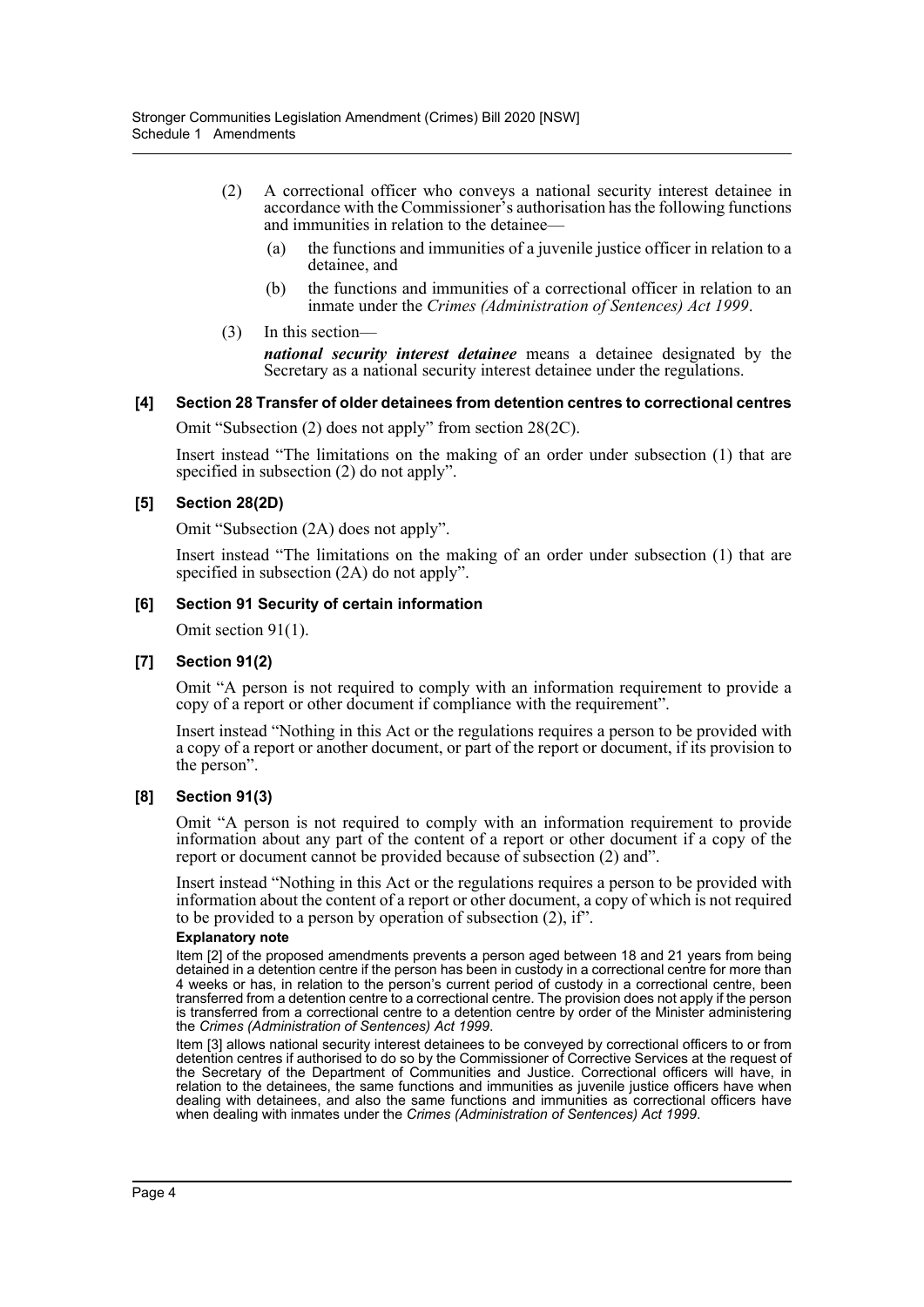Items [7] and [8] ensure that nothing in or under the *Children (Detention Centres) Act 1987* requires a report, document or information to be provided to a person if a Children's Magistrate is of the opinion that providing it would prejudice the public interest or cause other adverse consequences. Item [6] makes a consequential amendment. The amendments make the amended provision consistent with an equivalent provision of the *Crimes (Administration of Sentences) Act 1999*.

Items [4] and [5] are minor amendments to clarify the operation of provisions limiting the power to transfer an older detainee from a detention centre to a correctional centre. Item [1] revises terminology.

## **1.3 Court Suppression and Non-publication Orders Act 2010 No 106**

#### **Section 17 Proceedings for offences**

Insert after section 17(2)—

(3) Proceedings for an offence under this Act that are brought before the Local Court must be commenced within 2 years of the date of the alleged offence.

#### **Explanatory note**

The proposed amendment extends the time limit for commencing summary proceedings in the Local Court for the offence of contravening a suppression order or non-publication order. The proposed amendment extends the time limit from within 6 months of the date of the alleged offence to within 2 years.

## **1.4 Crimes Act 1900 No 40**

#### **[1] Section 316 Concealing serious indictable offence**

Insert after section 316(1)—

- (1A) For the purposes of subsection (1), a person has a reasonable excuse for failing to bring information to the attention of a member of the NSW Police Force or other appropriate authority if—
	- (a) the information relates to a sexual offence or a domestic violence offence against a person (the *alleged victim*), and
	- (b) the alleged victim was an adult at the time the information was obtained by the person, and
	- (c) the person believes on reasonable grounds that the alleged victim does not wish the information to be reported to police or another appropriate authority.
- (1B) Subsection (1A) does not limit the grounds on which it may be established that a person has a reasonable excuse for failing to bring information to the attention of a member of the NSW Police Force or other appropriate authority.

#### **[2] Section 316(6)**

Insert in alphabetical order—

*domestic violence offence* has the same meaning as in the *Crimes (Domestic and Personal Violence) Act 2007*.

*sexual offence* means the following offences—

- (a) an offence under a provision of Division 10 of Part 3 where the alleged victim is an adult,
- (b) an offence under a previous enactment that is substantially similar to an offence referred to in paragraph (a).

#### **Explanatory note**

Item [1] of the proposed amendments makes it a reasonable excuse for a person to fail to report information relating to alleged sexual offences and alleged domestic violence offences to police and other authorities if the alleged victim is an adult and the person believes on reasonable grounds that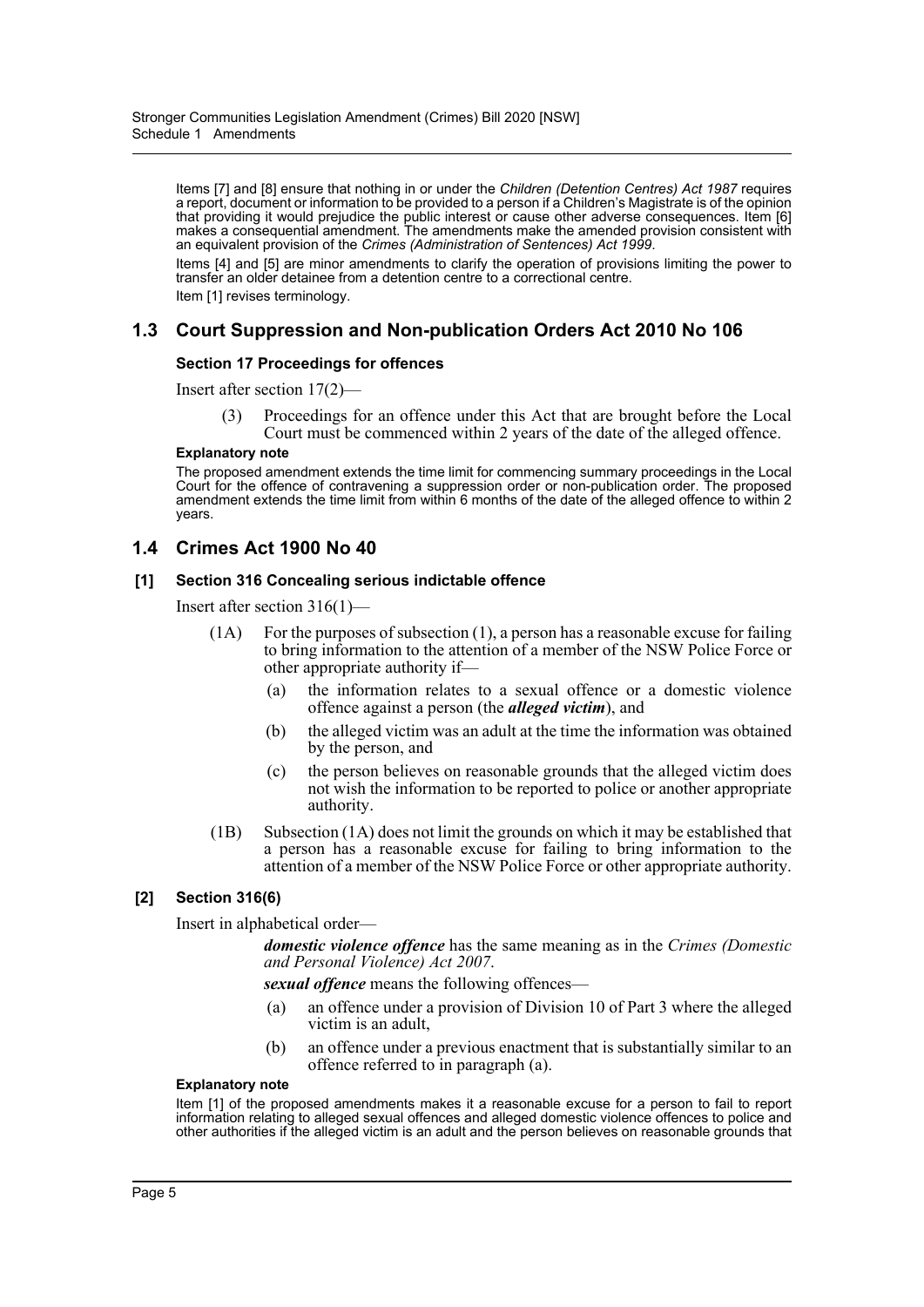the alleged victim does not wish the information to be reported. Item [2] defines terms for the purposes of the reasonable excuse.

## **1.5 Crimes (Administration of Sentences) Act 1999 No 93**

## **Section 3 Interpretation**

Insert at the end of section  $3(2)(d)$ —

, and

- (e) a reference to a condition that a person not commit any offence is a reference to any offence whether committed in New South Wales or in any other State or Territory, and
- (f) a reference to an obligation that a person not commit any offence is a reference to any offence whether committed in New South Wales or in any other State or Territory.

#### **Explanatory note**

The proposed amendment clarifies that where an offender is released on parole, on a re-integration home detention order, an intensive correction order, a community correction order or a conditional release order and that release has a condition that the offender must not commit any offence, the condition applies to an offence committed in New South Wales or in any other State or Territory.

## **1.6 Crimes (Appeal and Review) Act 2001 No 120**

#### **[1] Section 4 Applications to Local Court**

Omit "Minister" from section 4(2)(b). Insert instead "Attorney General".

#### **[2] Section 5, heading**

Omit "**Minister**". Insert instead "**Attorney General**".

#### **[3] Sections 5, 77, 87 and 114A**

Omit "Minister" wherever occurring. Insert instead "Attorney General".

#### **[4] Section 69**

Omit the section. Insert instead—

#### **69 Effect of confirmation of sentence on good behaviour bonds, community correction orders and conditional release orders**

- (1) The following continue to have effect if an appeal court confirms a sentence on appeal—
	- (a) a good behaviour bond entered into by the appellant as a consequence of the original sentence,
	- (b) a community correction order or conditional release order made in relation to the appellant as a consequence of the original sentence.
- (2) The bond or order continues to have effect—
	- (a) according to its terms, except to the extent to which the appeal court otherwise directs, and
	- (b) despite any stay of execution that has been in force in respect of the sentence.

#### **Explanatory note**

Item [3] of the proposed amendments provides that certain functions of the Minister administering the Act are to be exercised by the Attorney General instead. Items [1] and [2] make consequential amendments.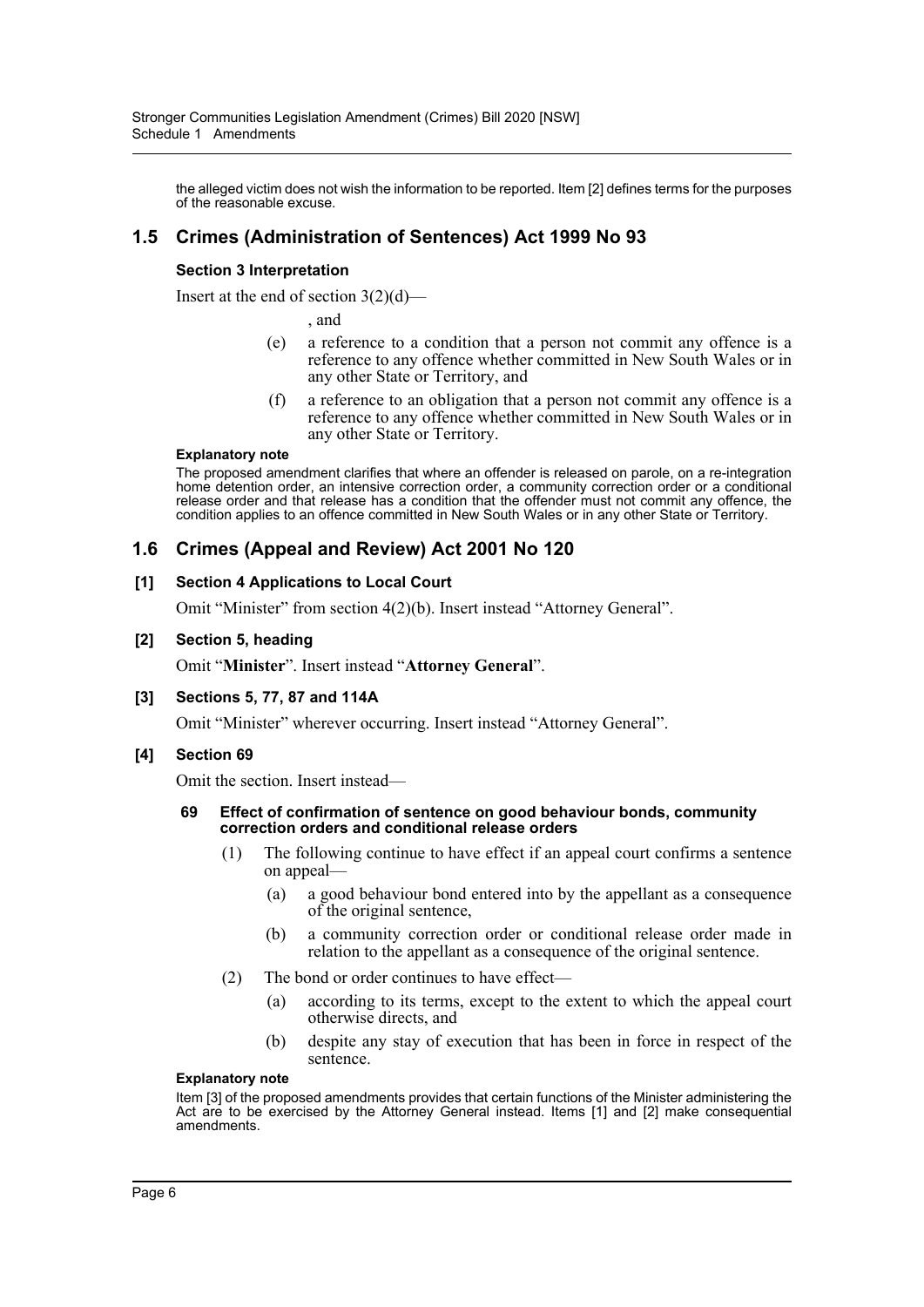Item [4] makes it clear that if an appeal court confirms a sentence on appeal, a community correction order or conditional release order made in relation to the appellant as a consequence of that sentence continues to have effect according to its terms, except to the extent to which the appeal court otherwise directs.

# **1.7 Crimes (Sentencing Procedure) Act 1999 No 92**

## **Section 3 Interpretation**

Insert at the end of section  $3(2)(d)$ —

, and

- (e) a reference to a condition that a person not commit any offence is a reference to any offence whether committed in New South Wales or in any other State or Territory, and
- (f) a reference to an obligation that a person not commit any offence is a reference to any offence whether committed in New South Wales or in any other State or Territory.

#### **Explanatory note**

The proposed amendment clarifies that where an offender is sentenced to an intensive correction order, a community correction order or a conditional release order and that order has a condition that the offender must not commit any offence, the condition applies to an offence committed in New South Wales or in any other State or Territory.

## **1.8 Criminal Records Act 1991 No 8**

## **[1] Section 8 When is a conviction spent?**

Omit "term and with 1 or more additional or further conditions imposed under that Act" from section  $8(4)(c)$ .

Insert instead "period".

## **[2] Section 13 Unlawful disclosure of information concerning spent convictions**

Insert after section 13(4)—

- (4AA) It is not an offence for a person employed in Corrective Services NSW to make information relating to a spent conviction available to another person if-
	- (a) making the information available is not an offence under the *Crimes (Administration of Sentences) Act 1999*, and
	- (b) the person employed in Corrective Services NSW does not know, and could not reasonably be expected to know, the conviction is a spent conviction.

#### **[3] Section 13(5)**

Insert in alphabetical order—

*Corrective Services NSW* has the same meaning as in the *Crimes (Administration of Sentences) Act 1999*.

#### **Explanatory note**

Item [1] of the proposed amendments provides that a finding that an offence has been proved, where a conditional release order under section 9 of the *Crimes (Sentencing Procedure) Act 1999* is made, with no conviction recorded and no additional or further conditions imposed, is spent on satisfactory completion of the order. Currently, the finding is spent immediately after the order is made. The effect of the amendment is that all conditional release orders, whether or not a conviction is recorded and whether or not additional or further conditions are imposed, will not be spent until the order is completed.

Item [2] provides that it is not an offence if a person employed in Corrective Services NSW discloses information relating to a spent conviction where the disclosure is not an offence under the *Crimes*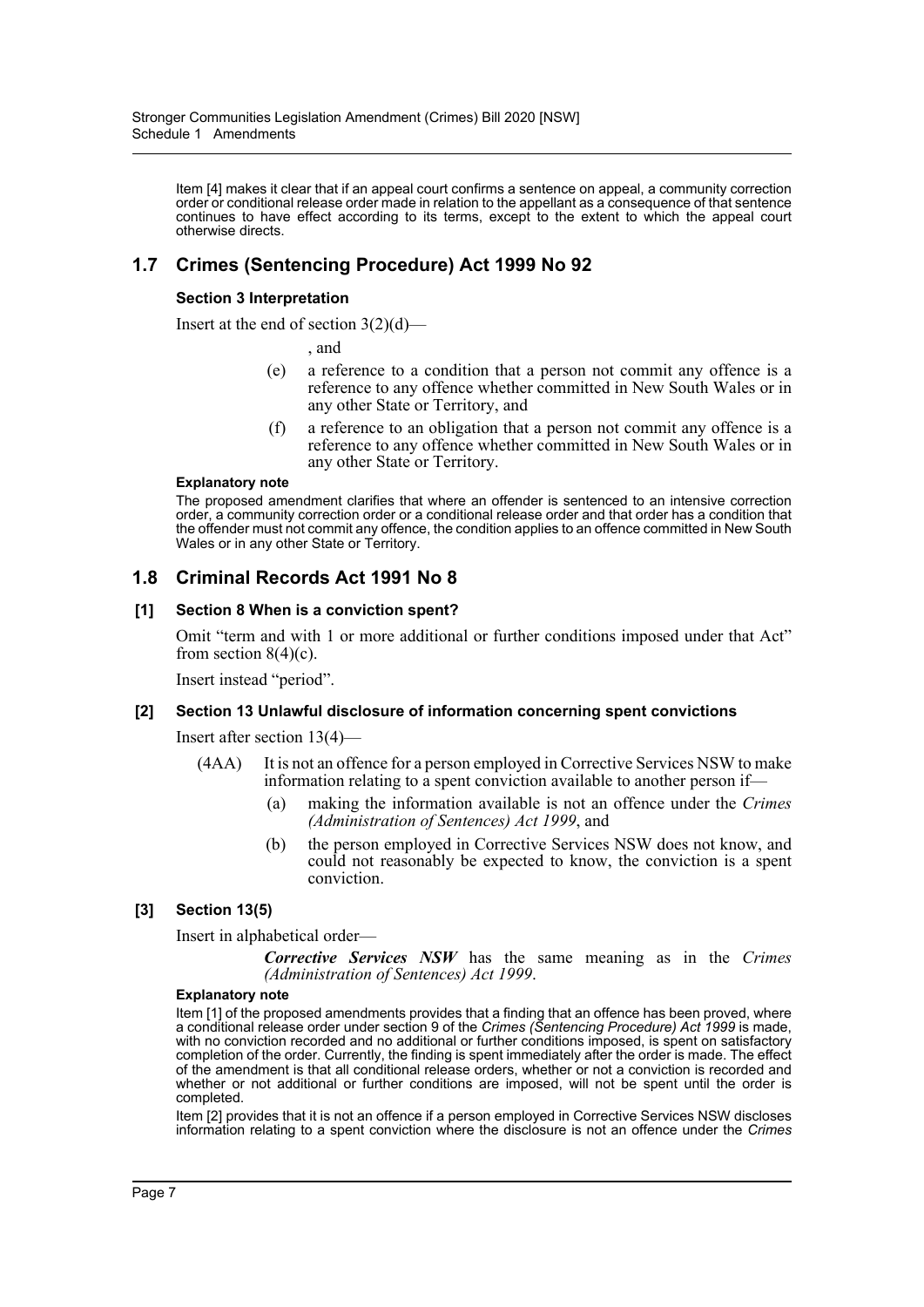*(Administration of Sentences) Act 1999* and the person does not know, and could not reasonably be expected to know, the conviction is a spent conviction. Item [3] makes a consequential amendment.

# **1.9 Drug Misuse and Trafficking Act 1985 No 226**

## **[1] Schedule 1**

Omit the matter relating to "Delta-9-tetrahydrocannabinol (dronabinol) where prepared and packed for therapeutic use".

## **[2] Schedule 1**

Insert in alphabetical order—

| Dronabinol                     | 0.6g | $0.2g$ $1.0g$ | $0.1\text{kg}$ $0.5\text{kg}$ |  |
|--------------------------------|------|---------------|-------------------------------|--|
| (Delta-9-tetrahydrocannabinol) |      |               |                               |  |

#### **Explanatory note**

The proposed amendment addresses confusion caused by the implication in the existing entry that dronabinol is a prohibited drug only when prepared and packed for therapeutic use.

## **1.10 Justice Legislation Amendment Act (No 3) 2018 No 87**

## **[1] Schedule 1 Principal amendments**

Insert ", or to which the person otherwise has or had access," after "information obtained" in section 102(1) of the *Children (Detention Centres) Act 1987* as substituted by Schedule 1.4[4].

## **[2] Schedule 1.4[4], section 102A(1) of the Children (Detention Centres) Act 1987**

Insert ", or to which the Secretary otherwise has or had access," after "by the Secretary".

## **[3] Schedule 1.4[4], section 102B(5) of the Children (Detention Centres) Act 1987**

Omit the definition of *relevant agency*. Insert instead—

#### *relevant agency* means—

- (a) a law enforcement agency, or
- (b) an intelligence agency of an Australian jurisdiction, or
- (c) a government agency of a State or Territory that corresponds with the Department, or
- (d) a person or body prescribed by the regulations.

#### **Explanatory note**

Items [1] and [2] of the proposed amendments clarify that uncommenced provisions of the *Children (Detention Centres) Act 1987* limiting or authorising disclosure of information apply in relation to information to which a person, or the Secretary of the Department of Communities and Justice (the *Secretary*), has or had access in connection with the administration or execution of that Act.

Item [3] enables the Secretary to enter into an information sharing arrangement with an intelligence agency. Item [3] also provides that all law enforcement agencies and government agencies of a State or Territory that correspond with the Department of Communities and Justice may enter into information sharing arrangements without being prescribed by the regulations.

The amendments make the amended provisions consistent with equivalent provisions of the *Crimes (Administration of Sentences) Act 1999*.

## **1.11 Law Enforcement (Powers and Responsibilities) Act 2002 No 103**

## **Section 9 Power to enter in emergencies**

Insert at the end of section  $9(1)(b)$ —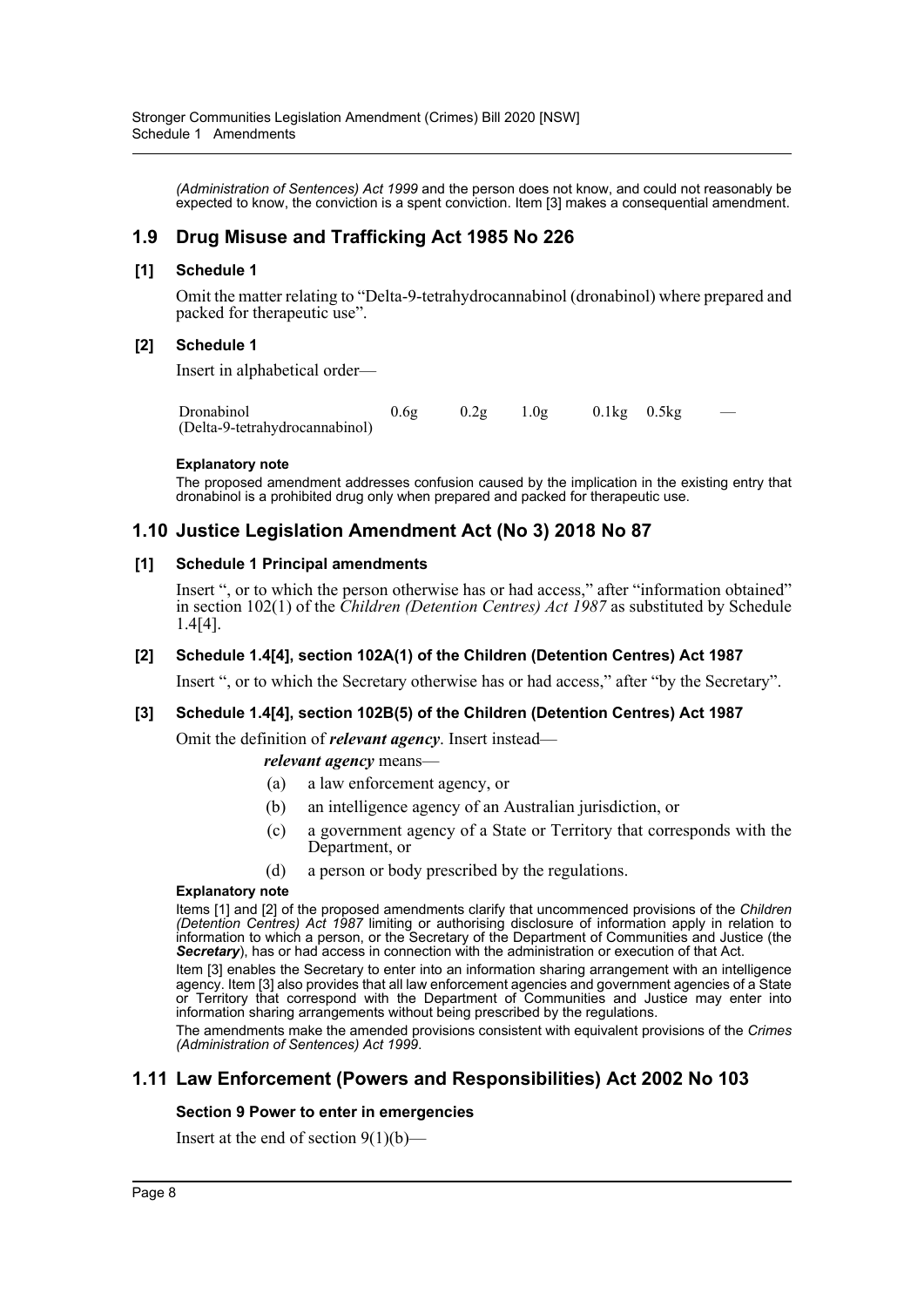, or

- (c) the body of a person who has died, otherwise than as a result of an offence, is on the premises and there is no occupier on the premises to consent to the entry.
- (1A) Before entering premises under subsection (1)(c), the police officer must obtain approval to do so (orally or in writing) from a police officer of or above the rank of Inspector.

#### **Explanatory note**

The proposed amendment provides that a police officer may enter premises if the police officer believes on reasonable grounds that a deceased person is on the premises, that the person's death is not the result of an offence and that no other person is present on the premises to consent to the entry. The entry must be authorised by a police officer of the rank of Inspector or higher.

#### **1.12 Mental Health and Cognitive Impairment Forensic Provisions Act 2020 No 12**

## **[1] Schedule 3 Amendment of Acts**

Insert after Schedule 3.4—

## **3.4A Civil Liability Act 2002 No 22**

#### **[1] Section 3 Definitions**

Insert in alphabetical order—

*cognitive impairment* has the same meaning as in the *Mental Health and Cognitive Impairment Forensic Provisions Act 2020*.

*mental health impairment* has the same meaning as in the *Mental Health and Cognitive Impairment Forensic Provisions Act 2020*.

*special verdict of act proven but not criminally responsible* has the same meaning as in the *Mental Health and Cognitive Impairment Forensic Provisions Act 2020*.

#### **[2] Section 26K Interpretation**

Omit section 26K(2)(b). Insert instead—

- (b) extends to conduct of a person that would have constituted an offence if the person had not at the time of the conduct had—
	- (i) a mental health impairment, or
	- (ii) a cognitive impairment, or
	- (iii) both, and
- (c) applies whether or not—
	- (i) a special verdict of act proven but not criminally responsible is entered concerning that conduct, or
	- (ii) the person was found by a court to be unfit to be tried for an offence.

#### **[3] Section 26W Division overrides Part 7 Division 2**

Omit "(Supervision of damages arising out of criminal conduct by persons suffering from mental illness)".

## **[4] Sections 52(1)(b), 54A(1)(b) and (4)(b) and 54C(1)(b) and (3)(b)**

Omit "been suffering from a mental illness" wherever occurring.

Insert instead "had a mental health impairment or a cognitive impairment".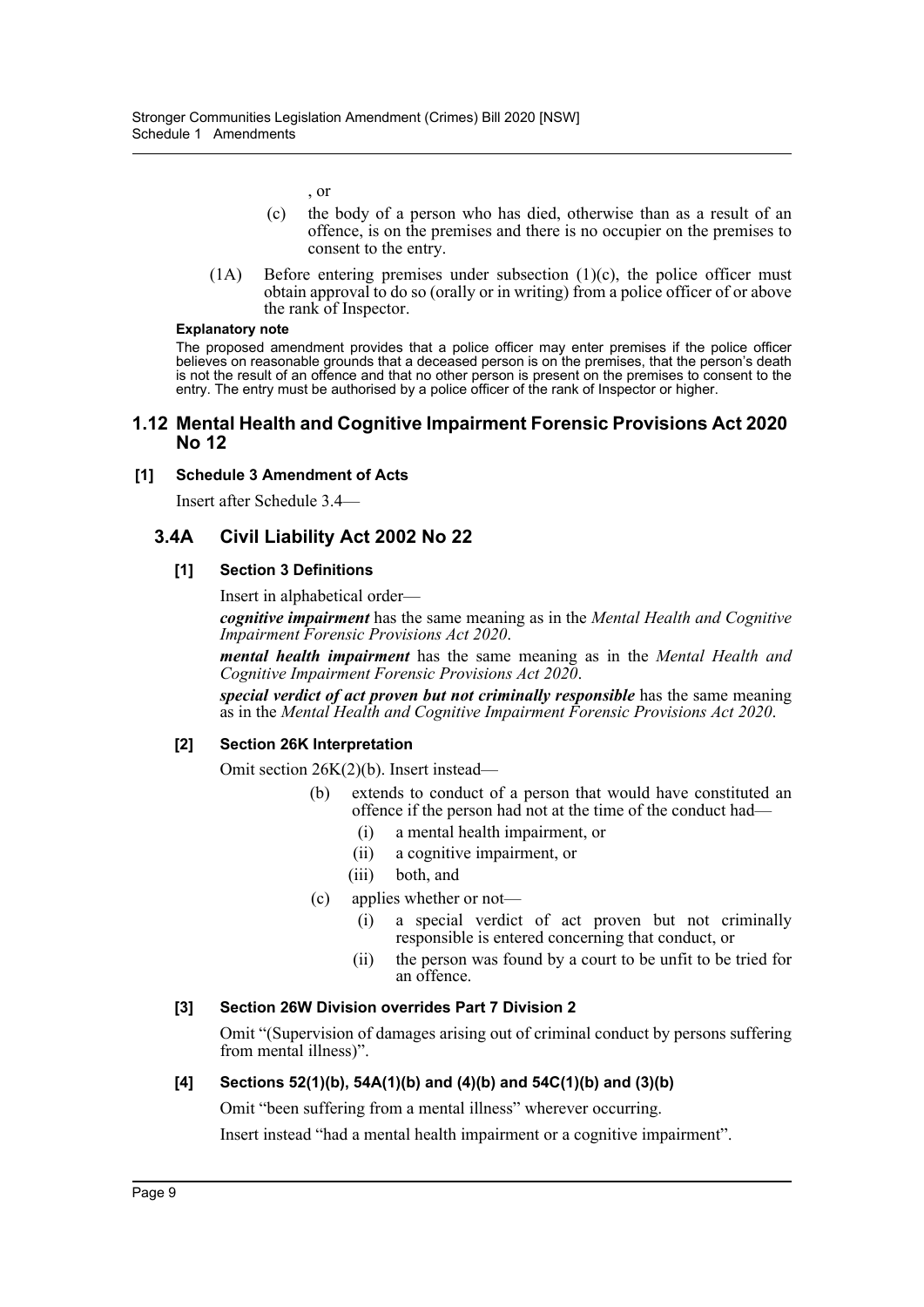## **[5] Section 54A, heading**

Omit "**mentally ill**". Insert instead "**impaired**".

## **[6] Section 54A(5)**

Omit "mental illness". Insert instead "mental health impairment or cognitive impairment".

## **[7] Section 54A(5)**

Omit "an illness". Insert instead "an impairment".

## **[8] Part 7, Division 2, heading**

Omit "**suffering from mental illness**" from the heading.

Insert instead "**with a mental health impairment or a cognitive impairment**".

## **[9] Schedule 1 Savings and transitional provisions**

Insert at the end of the Schedule, with appropriate Part and clause numbering—

## **Provision consequent on enactment of Mental Health and Cognitive Impairment Forensic Provisions Act 2020**

## **References to mental illness**

A reference in this Act to a mental health impairment or a cognitive impairment is taken to include, for anything occurring before the commencement of the *Mental Health and Cognitive Impairment Forensic Provisions Act 2020*, a reference to a mental illness.

## **[2] Schedule 3.9[3]**

Insert after item [2]—

## **[3] Section 112 Other appeal or review rights not affected**

Omit "ground of mental illness where mental illness" from section 112(1). Insert instead "grounds of mental health impairment or cognitive impairment if the defence of mental health impairment or cognitive impairment".

## **[3] Schedule 3.13A**

Insert after Schedule 3.13—

## **3.13A Forfeiture Act 1995 No 65**

## **[1] Section 10 Definitions**

Omit the definition of *offender*. Insert instead—

*offender* means a person who has killed another person and for whom a special verdict of act proven but not criminally responsible is entered.

*special verdict of act proven but not criminally responsible* has the same meaning as in the *Mental Health and Cognitive Impairment Forensic Provisions Act 2020*.

## **[2] Section 11 Power of Supreme Court to apply forfeiture rule**

Omit section 11(1). Insert instead—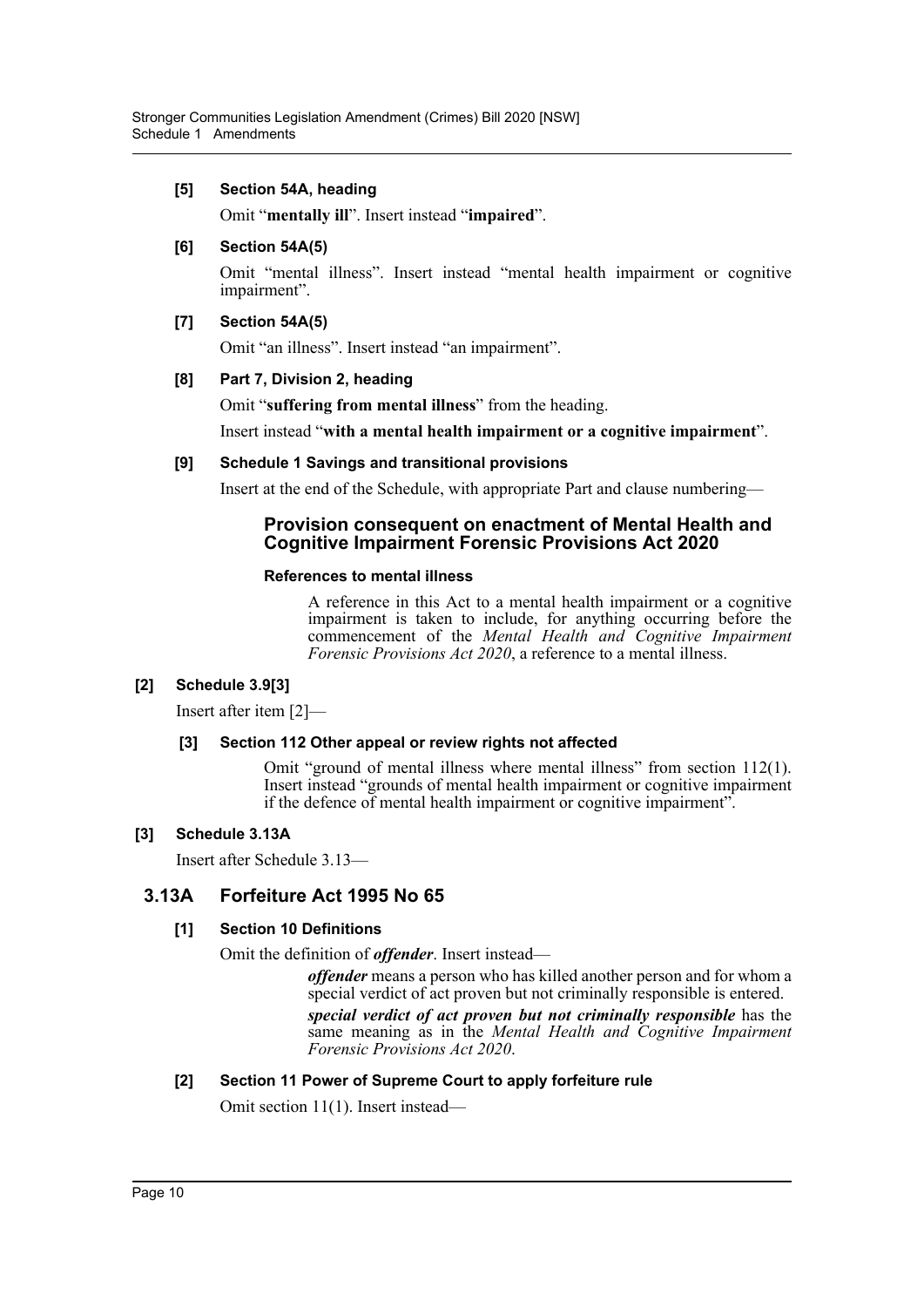(1) If a person is not subject to the forfeiture rule because the person is an offender, any interested person may apply to the Supreme Court for an order that the forfeiture rule apply as if the offender had been found guilty of murder.

#### **Explanatory note**

The proposed amendments to each Act are consequential to the passage of the *Mental Health and Cognitive Impairment Forensic Provisions Act 2020*. The amendments will commence on commencement of that Act.

#### **1.13 Mental Health (Forensic Provisions) Amendment (Victims) Act 2018 No 85**

#### **Schedule 3 Amendment of Crimes (Sentencing Procedure) Act 1999 No 92**

Omit the Schedule.

#### **Explanatory note**

The proposed amendment repeals the uncommenced Schedule 3 to the *Mental Health (Forensic Provisions) Amendment (Victims) Act 2018* as the same provisions were inserted into the *Crimes (Sentencing Procedure) Act 1999* by the *Crimes Legislation Amendment (Victims) Act 2018*.

## **1.14 Scrap Metal Industry Act 2016 No 42**

#### **[1] Section 16 Transaction records**

Omit section 16(1)(c). Insert instead—

- (c) if the sale is conducted by a corporation—
	- (i) the name, business address and ABN of the corporation, and
	- (ii) unless subsection (1A) applies, a statement signed by an executive officer of the corporation, or an employee authorised in writing by an executive officer of the corporation, consenting to the sale (a *sale consent*),

#### **[2] Section 16(1A)**

Insert after section 16(1)—

- (1A) A record of a sale consent is not required in respect of a sale conducted by a corporation if—
	- (a) the terms of the sale are within the terms of a statement signed by an executive officer of the corporation, or an employee authorised in writing by an executive officer of the corporation, authorising the corporation to sell scrap metal to the scrap metal dealer, and
	- (b) the statement was signed no more than 12 months before the date of the sale and has not been withdrawn, and
	- (c) the scrap metal dealer keeps a record of the statement.

#### **Explanatory note**

Item [2] of the proposed amendments provides that a record of sale consent is not required for a sale made by a corporation to a scrap metal dealer if the corporation has a current authorisation to sell to the scrap metal dealer. The terms of the sale must be within the terms of the authorisation, a record of which must be kept by the scrap metal dealer. Currently, scrap metal dealers are required to obtain a separate consent in respect of each transaction with a corporation. Item [1] makes a consequential amendment.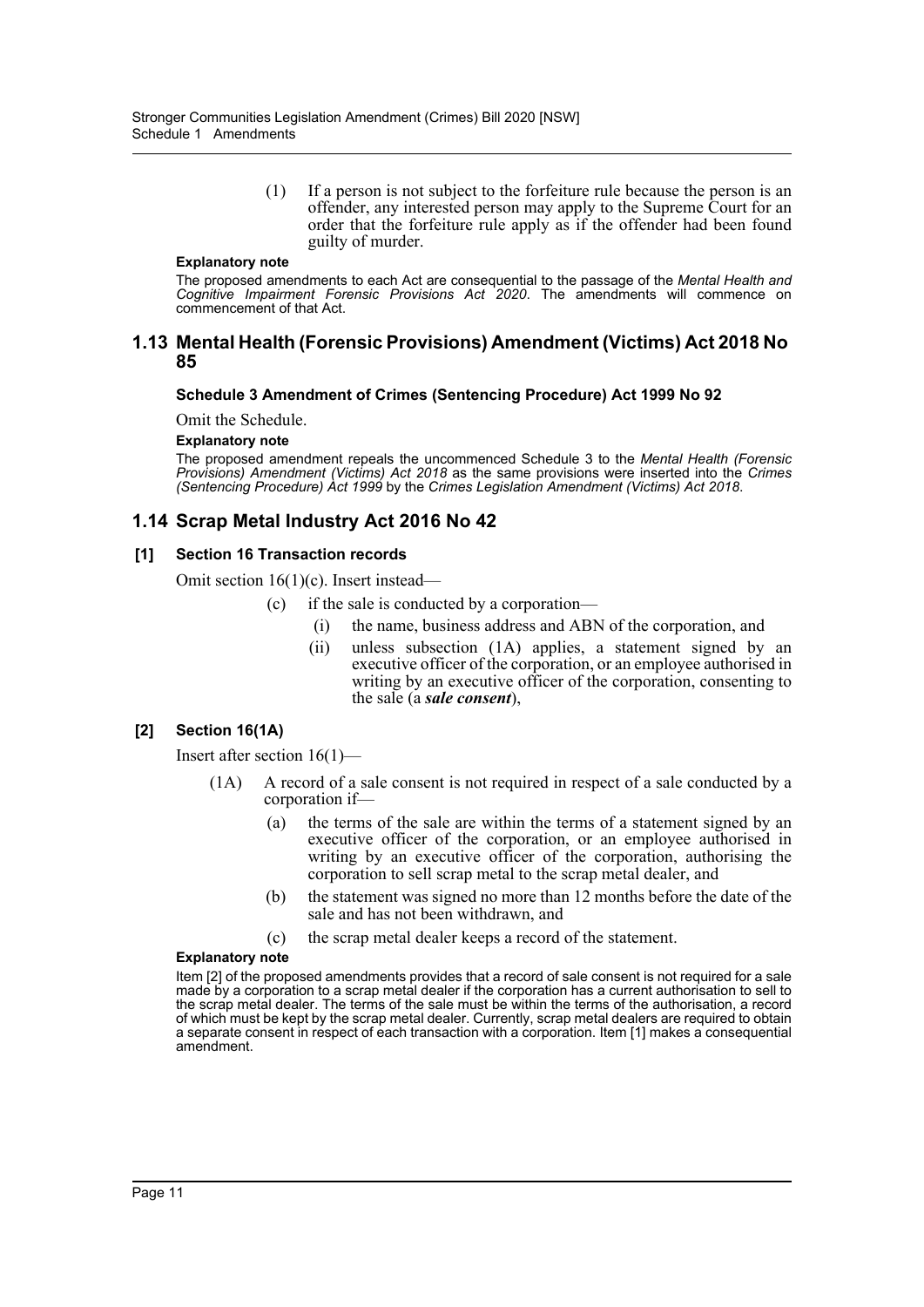# **1.15 Surveillance Devices Act 2007 No 64**

## **[1] Section 4 Definitions**

Omit "or Division 3A of Part 6 of the *Crimes (Administration of Sentences) Act 1999*" from paragraph (q) of the definition of *relevant proceeding* in section 4(1).

## **[2] Section 4(1), definition of "relevant proceeding"**

Insert at the end of the definition—

- (s) a proceeding before the State Parole Authority under Part 6 or 7 of the *Crimes (Administration of Sentences) Act 1999*,
- (t) an application under the *Crimes (Serious Crime Prevention Orders) Act 2016* to an appropriate court within the meaning of that Act, or an appeal under section 11 of that Act,
- (u) an application under Part 5 of the *Crimes (Forensic Procedures) Act 2000*,
- (v) a proceeding before the Civil and Administrative Tribunal in respect of an application for administrative review under section  $75(1)(a)$  or (f) of the *Firearms Act 1996*.

## **[3] Section 18**

Omit the section. Insert instead—

## **18 Remote application**

- (1) An application for a surveillance device warrant may be made under section 17 by telephone, e-mail or any other means of communication if—
	- (a) a law enforcement officer reasonably believes that it is impracticable for the application to be made in person, or
	- (b) a law enforcement officer reasonably believes that the immediate use of a surveillance device is necessary, or
	- (c) the eligible Judge or eligible Magistrate who is to determine the application requests that it is made that way.
- (2) If an affidavit has been prepared, the person applying must transmit a copy of the affidavit, whether sworn or unsworn, to the eligible Judge or eligible Magistrate who is to determine the application.

## **[4] Section 19 Determining the application**

Omit section 19(1)(c). Insert instead—

in the case of a remote application—the application is made is accordance with section 18, and

## **[5] Section 26**

Omit the section. Insert instead—

## **26 Remote application**

- (1) An application for a retrieval warrant may be made under section 25 by telephone, e-mail or any other means of communication if—
	- (a) a law enforcement officer reasonably believes that it is impracticable for the application to be made in person, or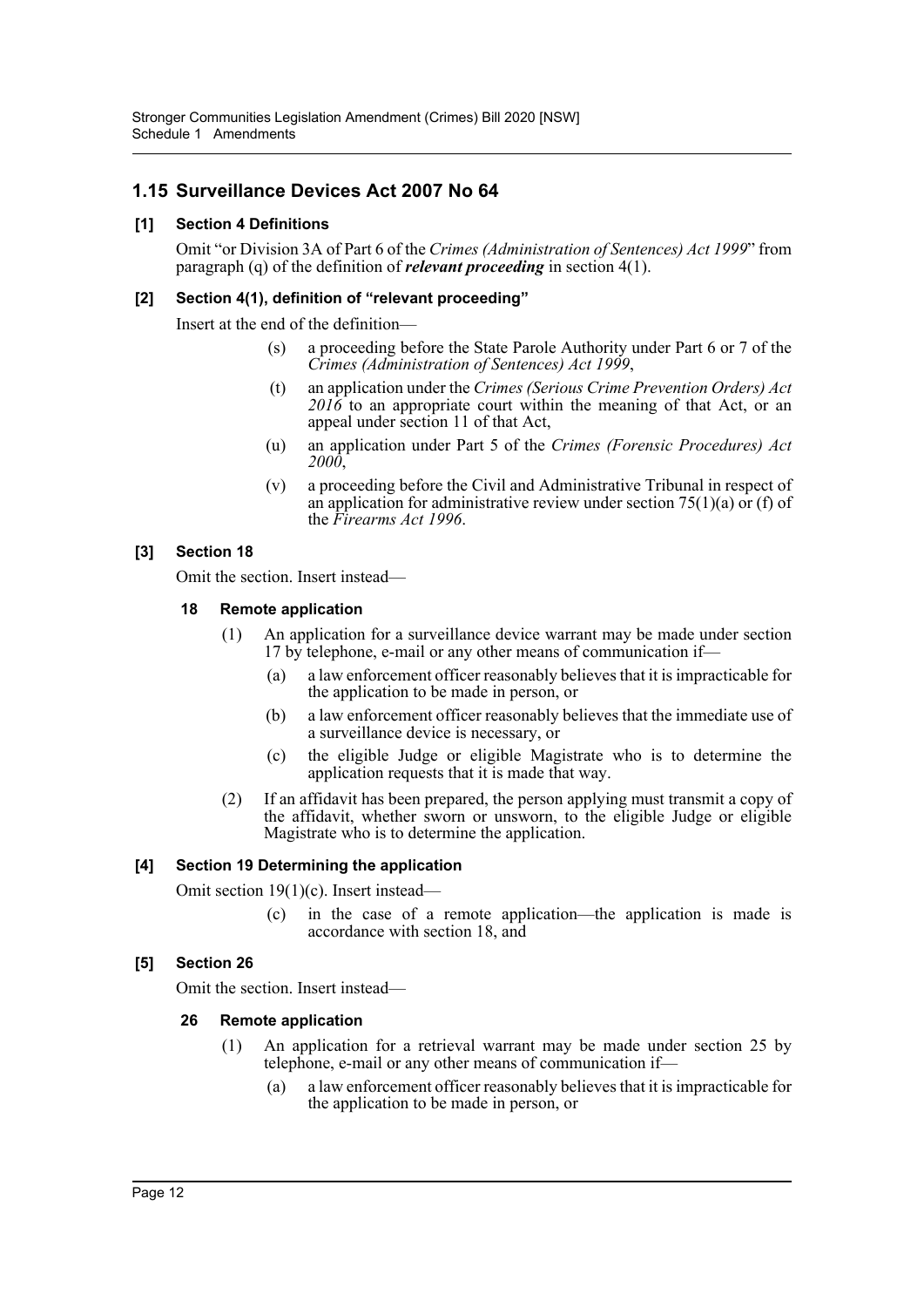- (b) the eligible Judge or eligible Magistrate who is to determine the application requests that it is made that way.
- (2) If an affidavit has been prepared, the person applying must transmit a copy of the affidavit, whether sworn or unsworn, to the eligible Judge or eligible Magistrate who is to determine the application.

#### **[6] Section 27 Determining an application**

Omit section 27(1)(c). Insert instead—

(c) in the case of a remote application—the application is made is accordance with section 26, and

#### **[7] Section 33 Application for approval after use of surveillance device without warrant or under emergency authorisation**

Insert after section 33(1)—

(1A) Subsection (1) does not apply if the law enforcement officer uses an optical surveillance device to observe, but not record, the carrying on of an activity.

## **[8] Section 33(3B)**

Insert after section 33(3A)—

(3B) An application for approval under this section may be made by e-mail or any other means of communication if the eligible Judge who is to determine the application requests that it is made that way.

#### **Explanatory note**

Item [2] of the proposed amendments expands the list of court, tribunal and other proceedings in which certain protected information, including information obtained from the use of a surveillance device, may be used, published or communicated. Item [1] makes a consequential amendment.

Items [3] and [5] remove references to transmission of applications for warrants being made by fax and also allow for remote applications to be made if the eligible Judge or Magistrate requests that they are made that way. Items [4] and [6] make consequential amendments.

Item [5] also removes the requirement for an affidavit relating to an application for a retrieval warrant to be transmitted by fax and allows it to be transmitted by any other appropriate method such as e-mail.

Item [7] provides an exception from the requirement that a law enforcement officer apply to an eligible Judge for approval of the use of an optical surveillance device without a warrant in an emergency. The exception applies if the law enforcement officer uses an optical surveillance device only to observe the carrying on of an activity, not to record.

Item [8] clarifies that in person applications are not required and that applications may be made by use of modern technology, such as encrypted e-mail.

## **1.16 Terrorism (Police Powers) Act 2002 No 115**

#### **[1] Section 24A Police Commissioner may declare this Part applies to terrorist act to which police are responding**

Omit "may be made in respect of the specified location at which police officers are responding and in respect of any other related specified location" from section 24A(2).

Insert instead "made under this Part applies to each location at which police officers are responding to the incident".

#### **[2] Section 36 Review of Act**

Insert after section 36(1B)—

(1C) For the purposes of the review, the Minister may require the Commissioner of Police to provide information about declarations made by the Commissioner under Part 2AAA.